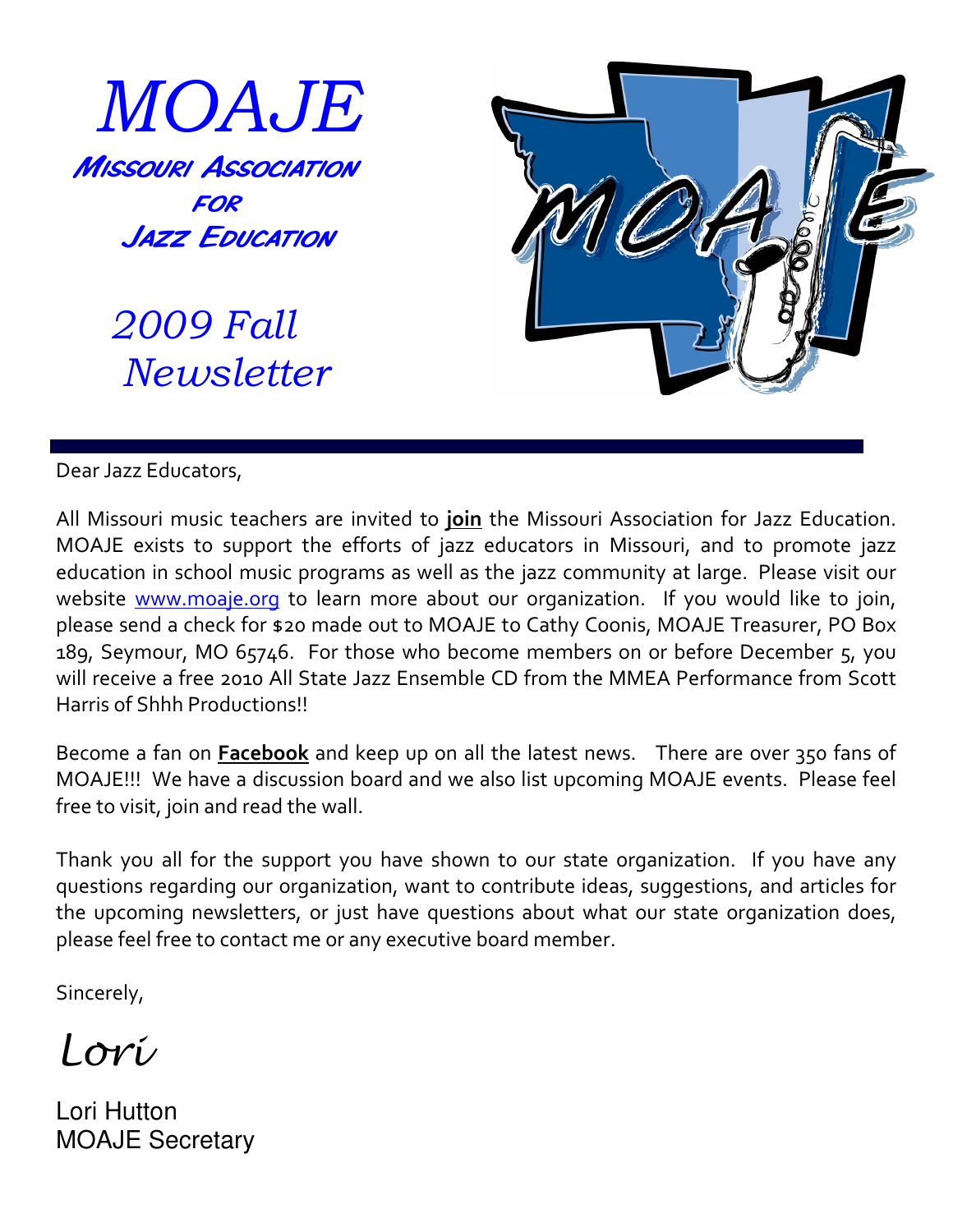### In this Issue…



MOAJE Website Jazz Forum Election of Officers - New Executive Board Constitution and By-Laws Revised 2009 ALL STATE JAZZ BAND AUDITIONS 2010 ALL STATE JAZZ BAND CLINICIAN 2010 MMEA Jazz Performances 2010 MMEA Jazz Clinics 2010 All-Collegiate Jazz Band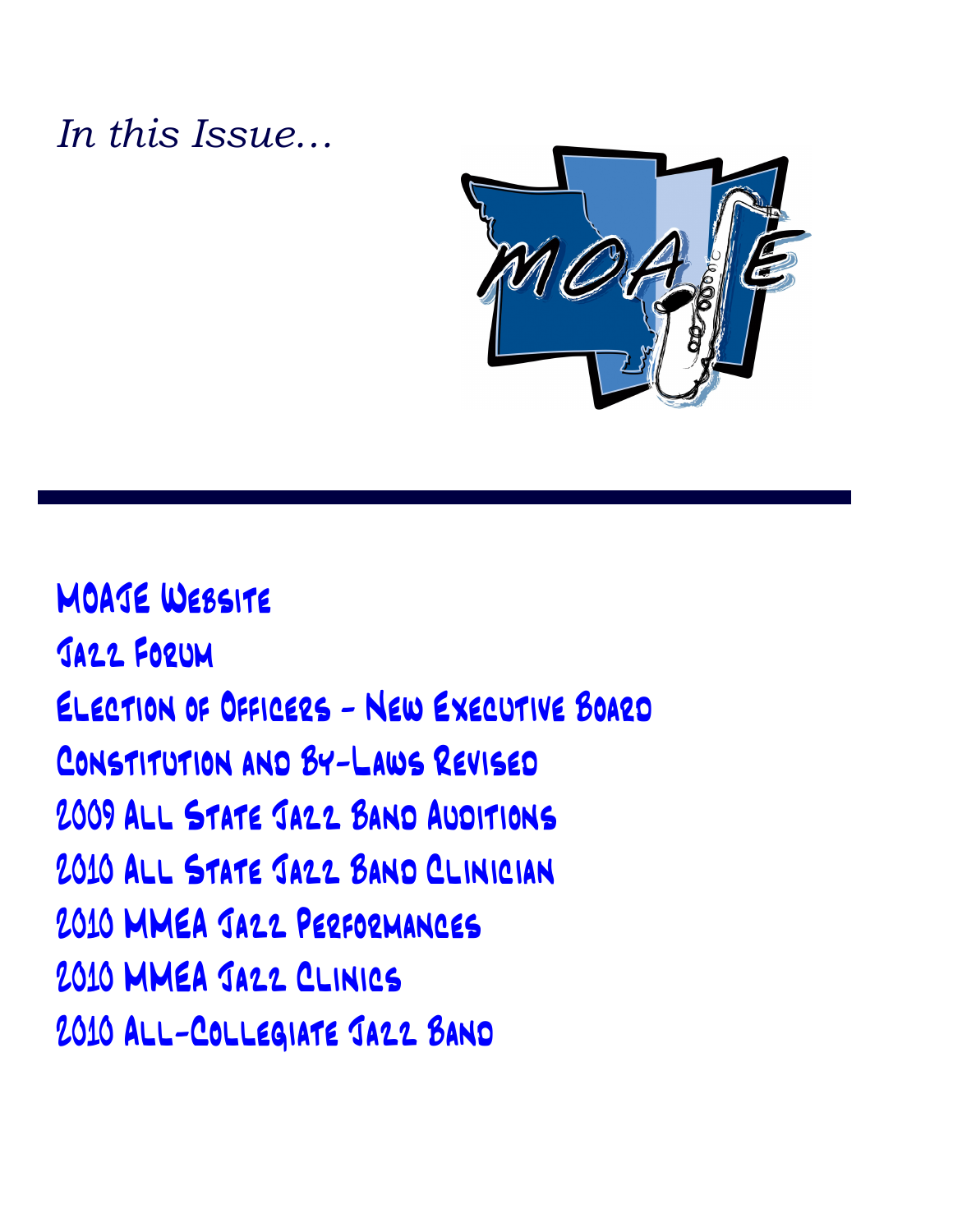### MOAJE Website

Make sure you check out our wonderful website and come back often for updates. Jeff Melsha, our webmaster and president-elect keeps everything up to date. You can find our mission statement, constitution, executive board members and contact information, newsletters, state audition music, MOAJE minutes, past presidents, past All State Jazz Directors, Jess Cole Award recipients, Jazz Directory, and information on Jazz Festivals and Summer Jazz Camps. If you are hosting a jazz festival or jazz camp, please post information on our new Jazz Forum, located on our website.

#### Jazz Forum

Check out our new Jazz Forum. The purpose of this forum is to provide a place where educators, performers, students and enthusiasts of jazz can network. You are free to post your festivals, clinics, camps, performances, and other jazz news. Go to our website: www.moaje.org and click on MOAJE Jazz Forum.

# Election of Officers

MOAJE held elections of officers in May. We want to extend a great thank you to the executive board from 2007-2009 for their hard work, especially getting us through the new reorganization of our state chapter. Congratulations to the new board members. Their contact information can be found on our website.

#### The MOAJE Executive Board 2009-2011

**Bob Long, president Lori Hutton, secretary** Jeff Melsha, president-elect Cathy Coonis, treasurer Tim Aubuchon, past president Chris Becker, MMEA Jazz VP

Mike Kern, vice president Kevin Cole, All State Jazz Coordinator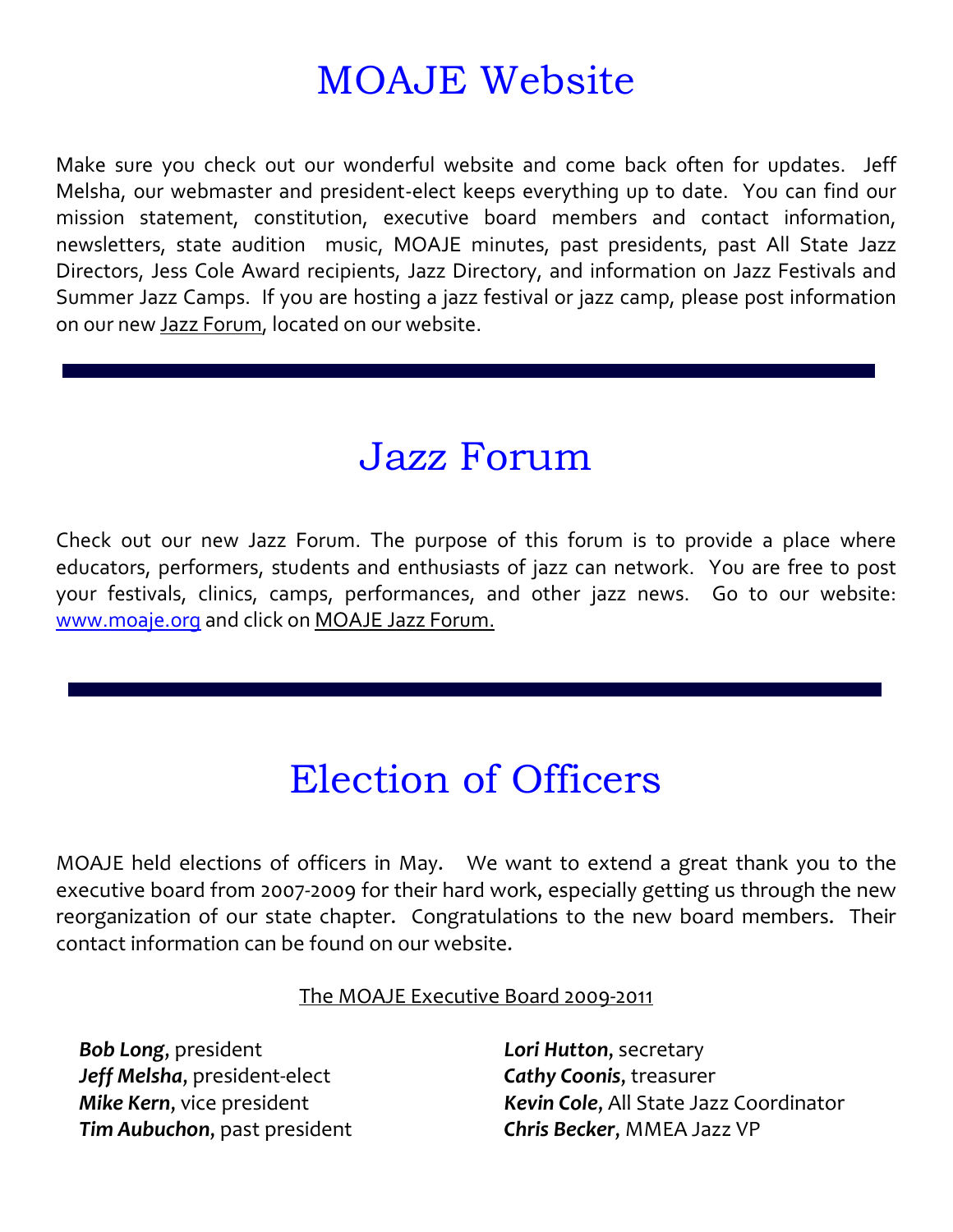# Constitution and By-laws Revised

After a full membership vote in May, we were successful in revising our constitution and bylaws. A majority of these changes were needed in the restructuring of our state organization, due to the loss of IAJE. You can find the revised edition on our website at www.moaje.org

#### 2009 All State Jazz Band Auditions

We are only a few months away from District and State Jazz Auditions. Your district Jazz Vice Presidents should be communicating specific dates and times with you regarding district auditions. The audition materials are posted on our website. Remember to use Set 2. The MOAJE Jazz Etudes by David Aaberg are available at St. Ann Music Publications, Pepper/Wingert-Jones, M-R Music, Shattinger Music, American Music Company, and Music Center of Kirkwood.

MOAJE has commissioned a chart this year entitled "Un Calor Seco" written by Michael Kocour, which will be premiered by the 2010 All State Jazz Ensemble at the Missouri Music Educators Conference on January 30, 2010.

State auditions will be held at Columbia Hickman High School on Saturday, December 5th. A student is eligible to audition for State Jazz Band if they make their respective District Jazz Band and/or Alternates. The audition fee is \$10 per student per instrument per audition. Payment by cash or check will be accepted and checks can by made out to "MOAJE". Purchase orders and/or future payment vouchers will not be accepted. The audition material can be found on our website at: www.moaje.org. Remember supervision of students by a certified staff member of the school district is required for the entire day. For any questions regarding All State Jazz Band Auditions or All State Jazz Band, you may contact Kevin Cole, coordinator. His contact infor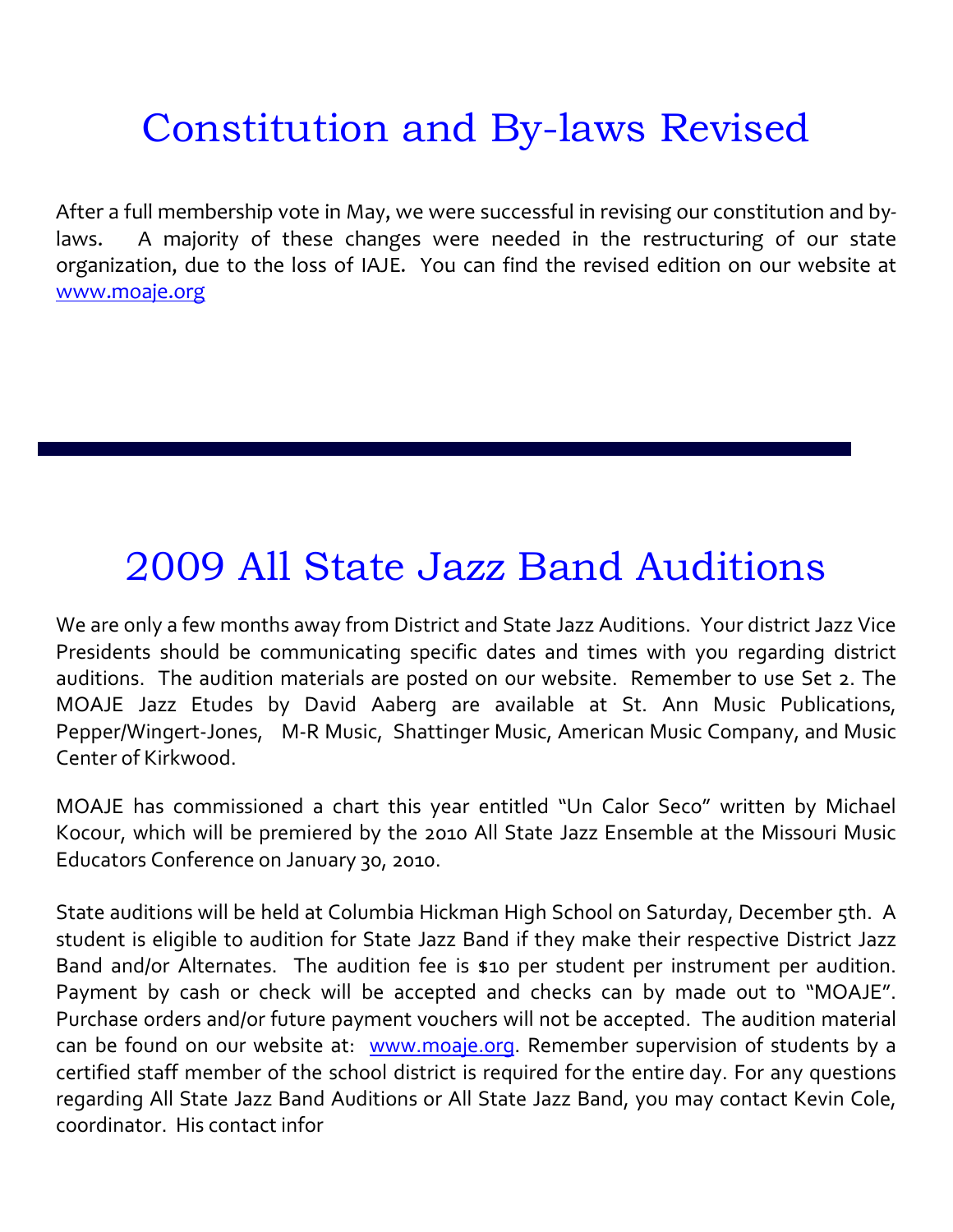# 2010 All State Jazz Band Clinician

Bob Lark DePaul



Bob Lark serves as the Director of Jazz Studies at DePaul, teaches jazz trumpet, as well as courses in jazz pedagogy and jazz style. Dr. Lark also directs DePaul Jazz Ensemble and the Phil Woods Ensemble. Under his direction, the DePaul Jazz Ensemble has produced several Outstanding Performance Awards from Down Beat magazine, and has recorded albums with legendary jazz artists Phil Woods, Slide Hampton, Clark Terry, Louie Bellson, Bob Brookmeyer, Tom Harrell, Frank Wess, Jim McNeely, Bobby Shew, and Chicago Symphony Orchestra members John Bruce Yeh and Charles Vernon for reference recordings.

Dr. Lark is an active clinician, and guest conductor, and his trumpet playing and writing are featured on numerous CD recordings, including Live At The Jazz Showcase by the Bob Lark/Phil Woods Quintet and Suggestions, both on the Jazzed Media label. In addition, Bob is the pastpresident of the Illinois Unit of the International Association of Jazz Educators, has chaired the International Trumpet Guild jazz improvisation competition, served as the host for the 1999 Carmine Caruso International Trumpet Solo Competition, and throughout the 1990's directed the Midwest Grammy High School Jazz Band. He holds a Doctorate of Musical Arts in performance from the University of North Texas, having earlier earned a Master of Music Education degree from the school, and a Bachelor of Music Education degree from The Ohio State University.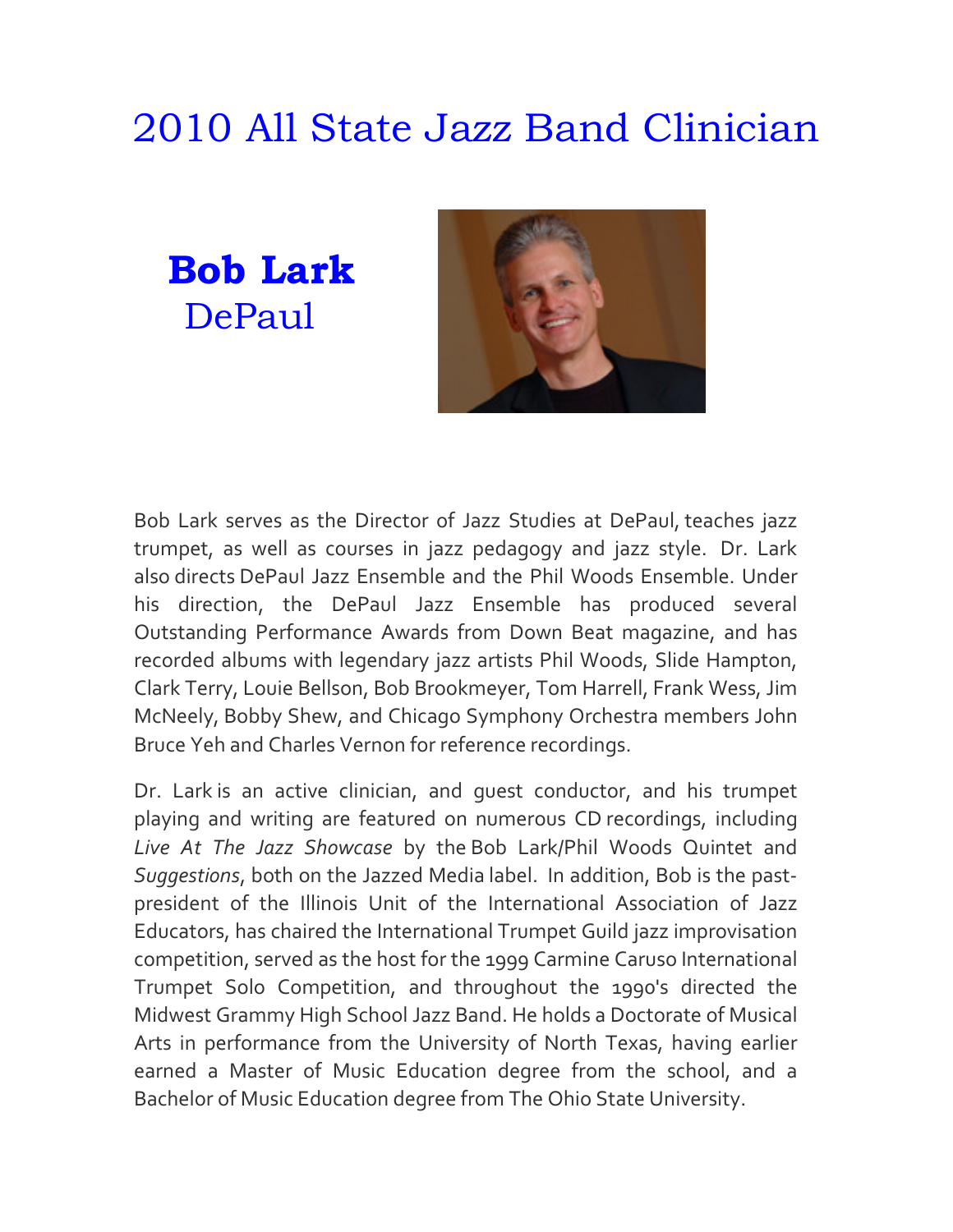### 2010 MMEA Jazz Performances

Congratulations to the following jazz groups who have been selected to perform at the 2010 MMEA Conference:

- **Jackson Senior High School Jazz Ensemble, Tom Broussard**
- **Missouri State University Jazz Band, Jerry Hoover**

Also, don't miss the All-Collegiate Jazz Band, directed by Ronald Carter and the All State Jazz Band, directed by Bob Lark

# 2010 MMEA Jazz Clinics

- "A Multicultural Approach to Jazz" on Thursday, January 28 from 8:45 -9:45 am, presented by Ronald Carter.
- **Enhancing Jazz Education Using Community Resources" on Thursday,** January 28 at 3:15 pm.
- "Building Jazz Vocabulary Through Transcription" on Friday, January 29 at 8:45 am.
- " "Ideas for Improvisation" on Friday, January 29 from  $4:15 5:15$  pm, presented by Bob Lark.

Don't forget our Jam Session on Wednesday night in the Black Bear Lounge-bring your horn! Our Reading Session will be Thursday night after the Thursday night concert in Salon C.